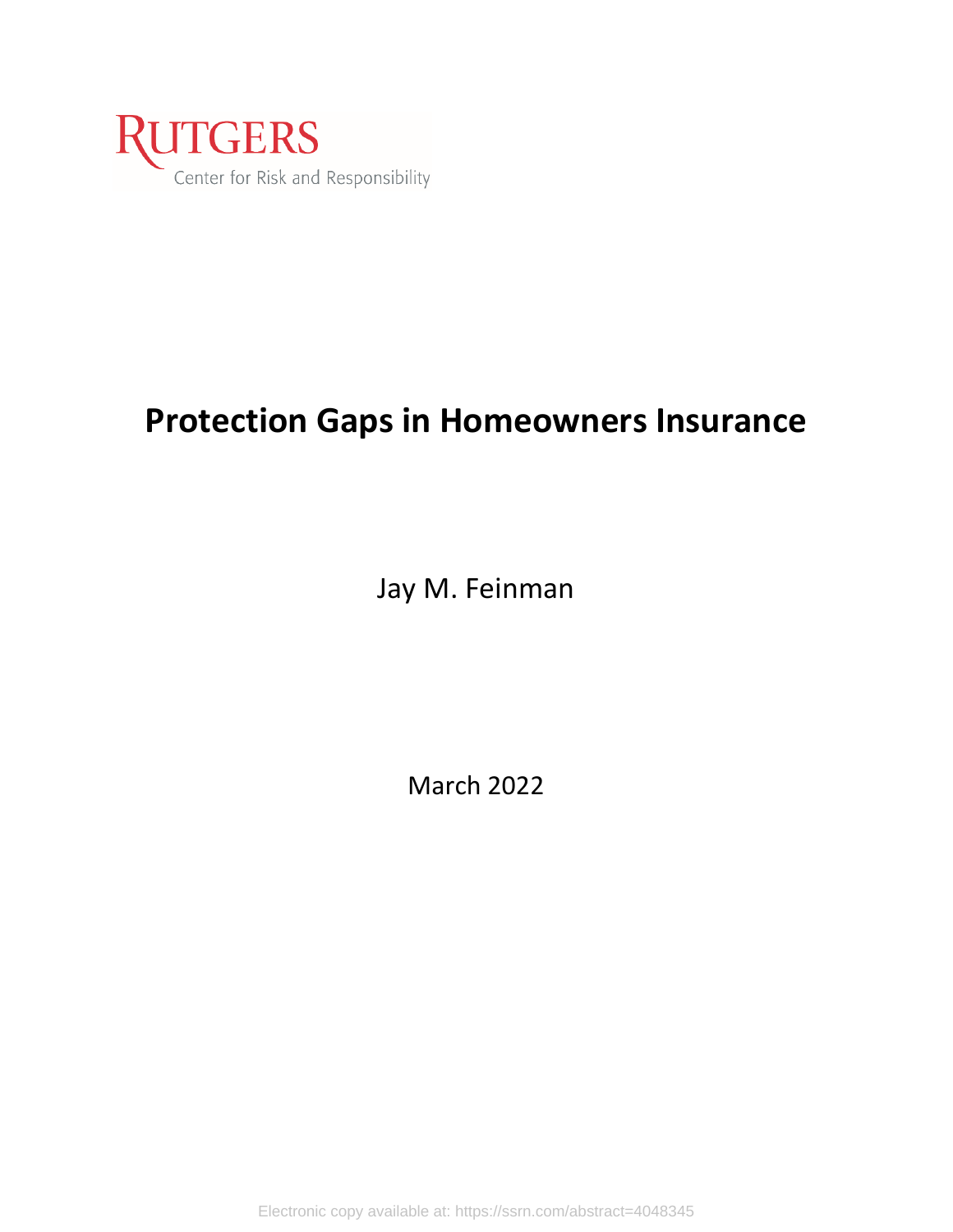# **Protection Gaps in Homeowners Insurance**

Jay M. Feinman\*

## **Introduction**

**Effective homeowners insurance is key to the American economy and society.** People rely on their homeowners insurance for financial and emotional security. Homeowners insurance serves social ends, too. It promotes homeownership by enabling mortgage lending through the security it provides for the lender. It provides incentives for risk reduction and mitigation. Through all of these steps, homeowners insurance helps build communities and promote economic growth.

#### **Although homeowners insurance generally works well, protection gaps have been increasing.**

Homeowners insurance, like many other types of insurance, is widely purchased but rarely used. About 95% of homeowners have insurance, but only about 6% file a claim in any year.

When homeowners insurance is used, it generally works well. But significant problems remain and, indeed, have increased in recent years. Uncovered losses are more frequent and more significant. High-profile disasters—many tied to climate change—cause risks to be larger and more uncertain. Insurers increasingly use non-standard policy terms. These issues involve *protection gaps* in homeowners insurance—gaps between the coverage provided under policies and what homeowners reasonably can expect to be covered. Protection gaps can be catastrophic for individuals and can have a huge impact on communities and regional economies.

# **The Concept of Protection Gaps**

#### **The most useful concept of a protection gap considers the economics of insurance and the reasonable expectations of policyholders.**

Different definitions of the protection gap are relevant in different settings.<sup>1</sup>

At the broadest level, and to consider the impact of the lack of insurance on national or regional economies, one measure of the protection gap is the difference between total losses

<sup>\*</sup> Distinguished Professor of Law, Rutgers Law School; Co-Director, Rutgers Center for Risk and Responsibility. [feinman@law.rutgers.edu](mailto:feinman@law.rutgers.edu)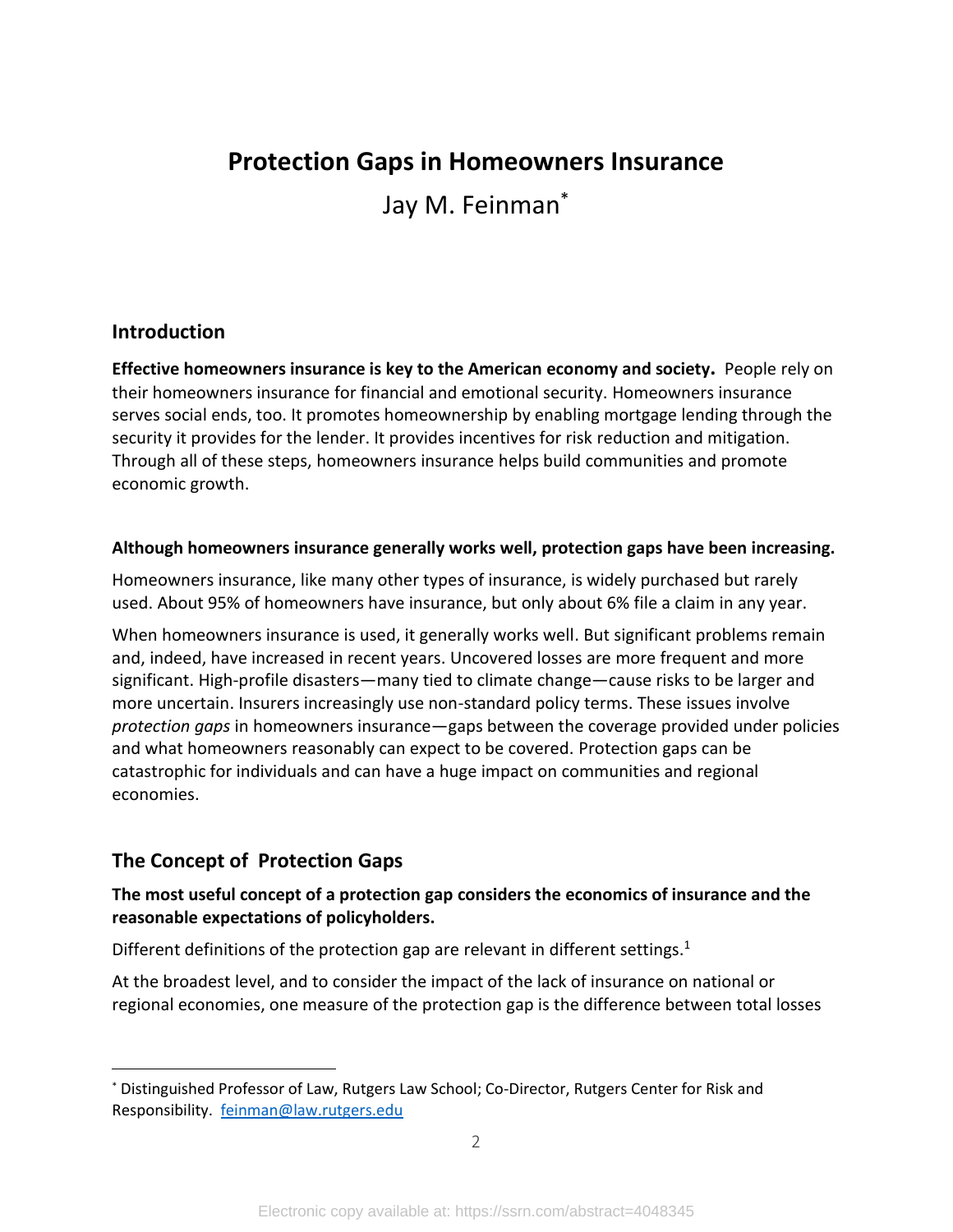and insured losses. In addition to the private insurance market, this measure takes account of federal and state residual market programs such as the National Flood Insurance Program.

But in a particular context such as homeowners insurance, that measure is too broad to understand the incidence of protection gaps, to identify their causes, and to suggest cures. Not all losses can or should be insured, and homeowners do not reasonably expect insurance to cover all losses. To evaluate protection gaps in homeowners insurance, here is a better definition:

> *When coverage is economically feasible and reasonably expected by policyholders, the lack of coverage constitutes a protection gap.*

*Economically feasible.* At its best, insurance embodies an economic logic based on the law of large numbers that permits the transfer and pooling of risk and therefore the potential for coverage. For this logic to work, insurers need to be able to predict the probability and magnitude of loss with reasonable accuracy, and the risk of loss for each policyholder should be substantially independent of the risk for other policyholders. Moreover, the economics of insuring particular risks or losses should not be undermined by the potential for moral hazard or adverse selection or by excessively high transaction costs. All of this is related to price: Insurers need to price their products at a level that will produce premiums sufficient to pay for the losses and for the other expenses of operating the enterprise and to produce a profit, but the premiums also must be low enough so that many potential policyholders are able and willing to pay them.

*Reasonable expectations of policyholders.* The purchase of homeowners insurance is a financial transaction of risk transfer entered into between a policyholder and an insurer and embodied in the terms of the insurance policy. But there is more than simple economics or a written contract involved. The relationship between insurer and policyholder is a "relational contract."<sup>2</sup> It is constituted in part by the written policy and in part by broader understandings and expectations created by insurance company advertising, consumer beliefs, and social norms, and the relationship is situated in a system of relationships among insurers, policyholders, regulators, financial institutions, and society atlarge. Forthe individual policyholder, the relationship yields a sense of security that is not wholly captured in the economic effects of the transfer of financial risk.

Reasonable expectations begin with the actual expectations of most policyholders, which generally are diffuse expectation of broad coverage for significant and common accidental losses. But reasonable expectations do not end there. Reasonable expectations also reflect the social understanding of the role of insurance as a protector of financial security. Here is a set of widely accepted propositions about reasonable expectations in homeowners insurance:

- Coverage is provided for common causes of significant, accidental loss.
- Coverage is particularly important to protect against large financial losses.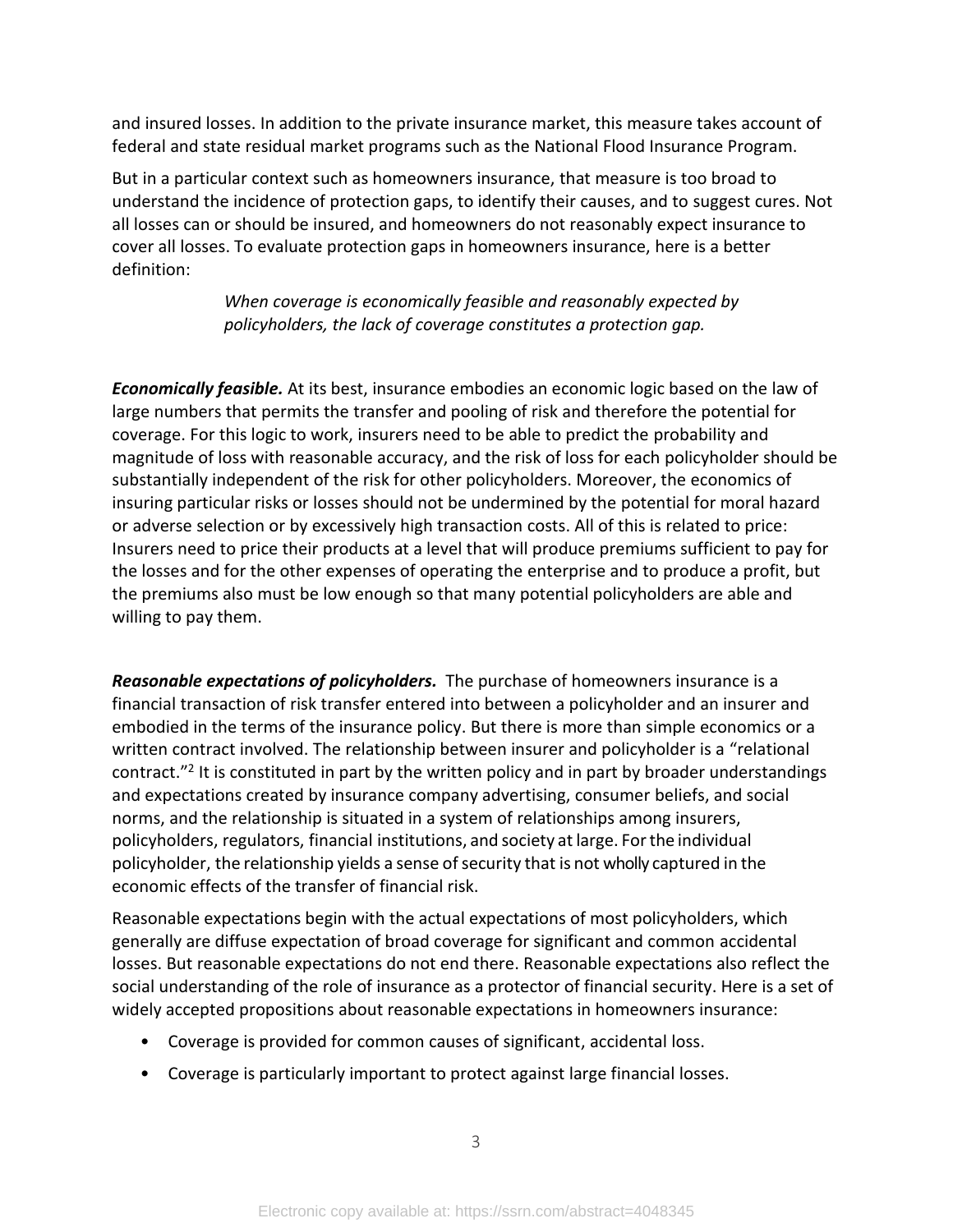- Broad coverage is provided for covered losses, subject to the stated general deductible, without obscure limitations or exclusions.
- Insurance that is required by lenders or mortgage guarantors is adequate to meet those parties' requirements.
- In a replacement cost policy, coverage is provided for complete repair of damage or restoration of property, subject to the general deductible.
- Coverage is related to price and description of policies. In comparing policies, higher-priced policies and policies with names such as "Deluxe" provide much better coverage than cheaper or "Standard" policies.
- The availability of insurance, the extent of coverage, and premiums are not unfairly discriminatory because of race, ethnicity, class, or similar factors.

# **The Types of Protection Gaps**

#### **Protection gaps take several forms.**

This paper focuses on protection gaps created by the terms of homeowners insurance policies. Therefore, two types of protection gap are within the scope of this paper:

- *The Risk Protection Gap.* Some significant risks are not covered by the homeowners insurance.
- *The Coverage Gap.* A risk resulting in loss generally is covered, but limitations or restrictions in the insurance policy prevent full coverage for losses.

Three other types of protection gaps are not covered here:

- *The Uninsured Gap.* In some cases a property owner lacks insurance for all risks. Only about five percent of U.S. homes are entirely uninsured. Risk factors such as a history of recurring high-value claims or unusual hazards, for example, may make an individual home uninsurable. In many cases, a property that is uninsurable in the ordinary private market may be eligible for insurance under a state's residual market mechanism, such as a FAIR plan, or in the surplus lines market. Those alternatives often provide less complete coverage than a regular homeowners policy, however.
- *The Underinsurance Gap.* Often policyholders have coverage but in dollar amounts that are substantially less than the extent of actual or potential losses, especially if a total loss occurs.<sup>3</sup> This underinsurance gap most commonly arises because policy limits are too low, although special deductibles for certain losses also contribute. Three of every five homes in America are underinsured by an average of twenty percent less than full value, according to analytics firm CoreLogic, whose software is a widely used tool for estimating replacement cost.<sup>4</sup> Numerous surveys by United Policyholders found that about two-thirds of California wildfire survivors did not have enough insurance to cover the cost of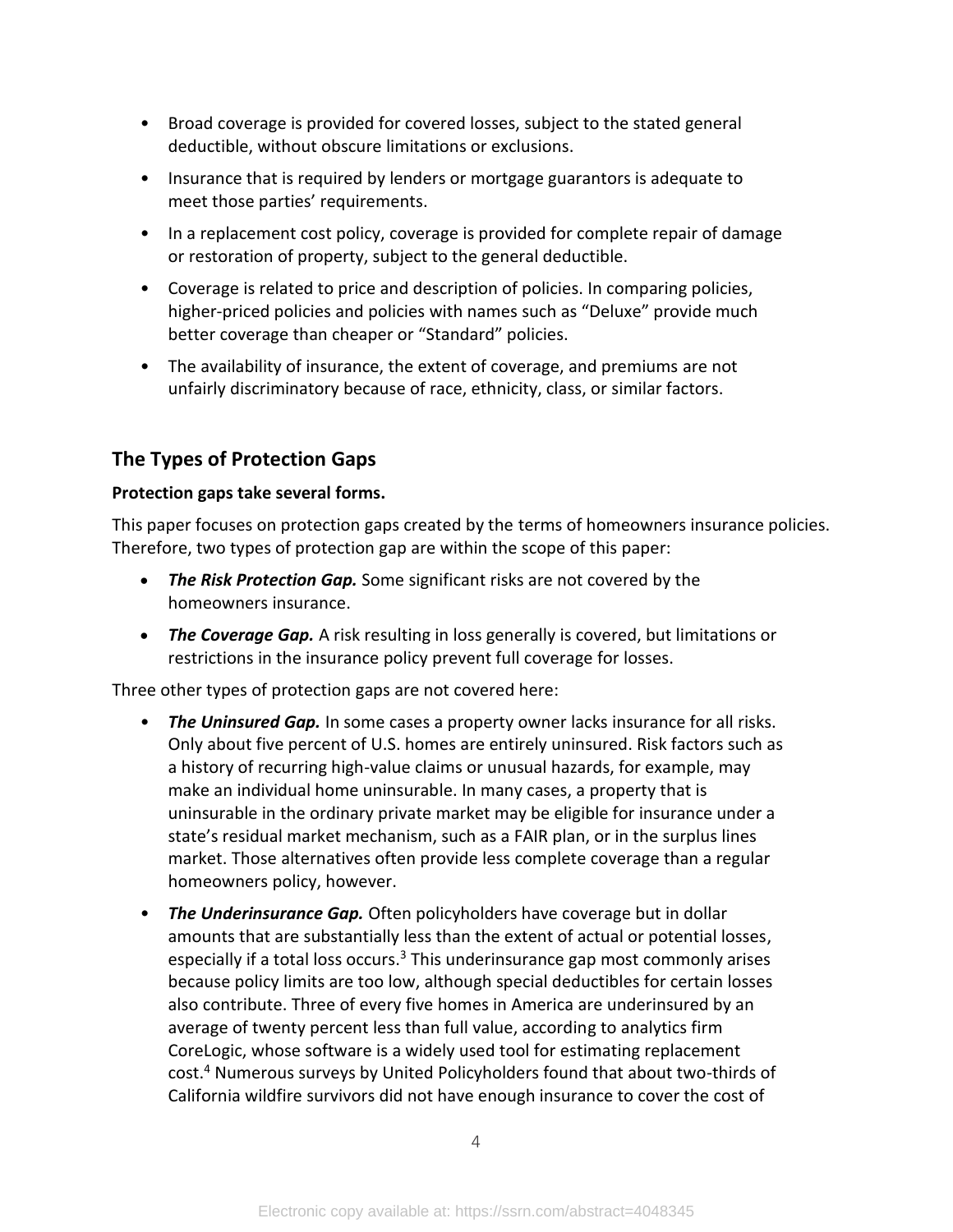repairing, rebuilding, or replacing their homes.<sup>5</sup> The underinsurance gap is even more likely to occur following natural disasters or other occasions of widespread loss because policies in risk-prone areas increasingly contain special deductibles or policy limits and because of demand surge—increased demand for a limited supply of labor and materials—after a disaster.

• *The Claiming Gap.* An assumption underlying the protection gap is that the amount of insured losses is relatively fixed, and that coverage under a policy equates to payment if there is a loss. But even where coverage is in place, factors in the claim process can result in the failure to fully pay what is owed.<sup>6</sup>

## **Risk Protection Gaps**

A risk protection gap arises when a policyholder is insured for some risks but certain other significant risks are not covered.

Some types of uncovered risk do not constitute protection gaps as that term is used in this paper because they are economically uninsurable by standard homeowners insurance. For example, losses that cannot be accurately predicted in the aggregate are incalculable. Intentionally caused losses create too much moral hazard. Catastrophic losses that many insureds potentially suffer at the same time are too highly correlated, producing premiums that the market will not bear.

Other uncovered risks do not constitute protection gaps because they are not within policyholders' reasonable expectations. For example, policyholders expect that aging, deterioration, and ordinary wear and tear are the normal expenses of home ownership and are not covered by insurance.

#### **Risk protection gaps often arise from overly broad exclusions in homeowners insurance policies.**

Risk protection gaps often occur because there is a core of risks that are appropriately excluded from coverage because they are uninsurable or because coverage is not reasonably expected, but the terms of the policy creating the exclusion reach broader than is justified. Examples include the water loss exclusion and anticoncurrent causation clauses.

**Water.** One example of a risk protection gap is the exclusion from homeowners insurance of coverage for many types of water damage, including "flood, surface water, … water which backs up through sewers or drains … caused by or resulting from human or animal forces or any act of nature." 7

• The exclusion of flood risk is the paradigmatic example of an exclusion justified by the economics of insurance. Catastrophic floods caused by hurricanes, for example, damage large numbers of properties all at once, so there is a substantial problem of correlated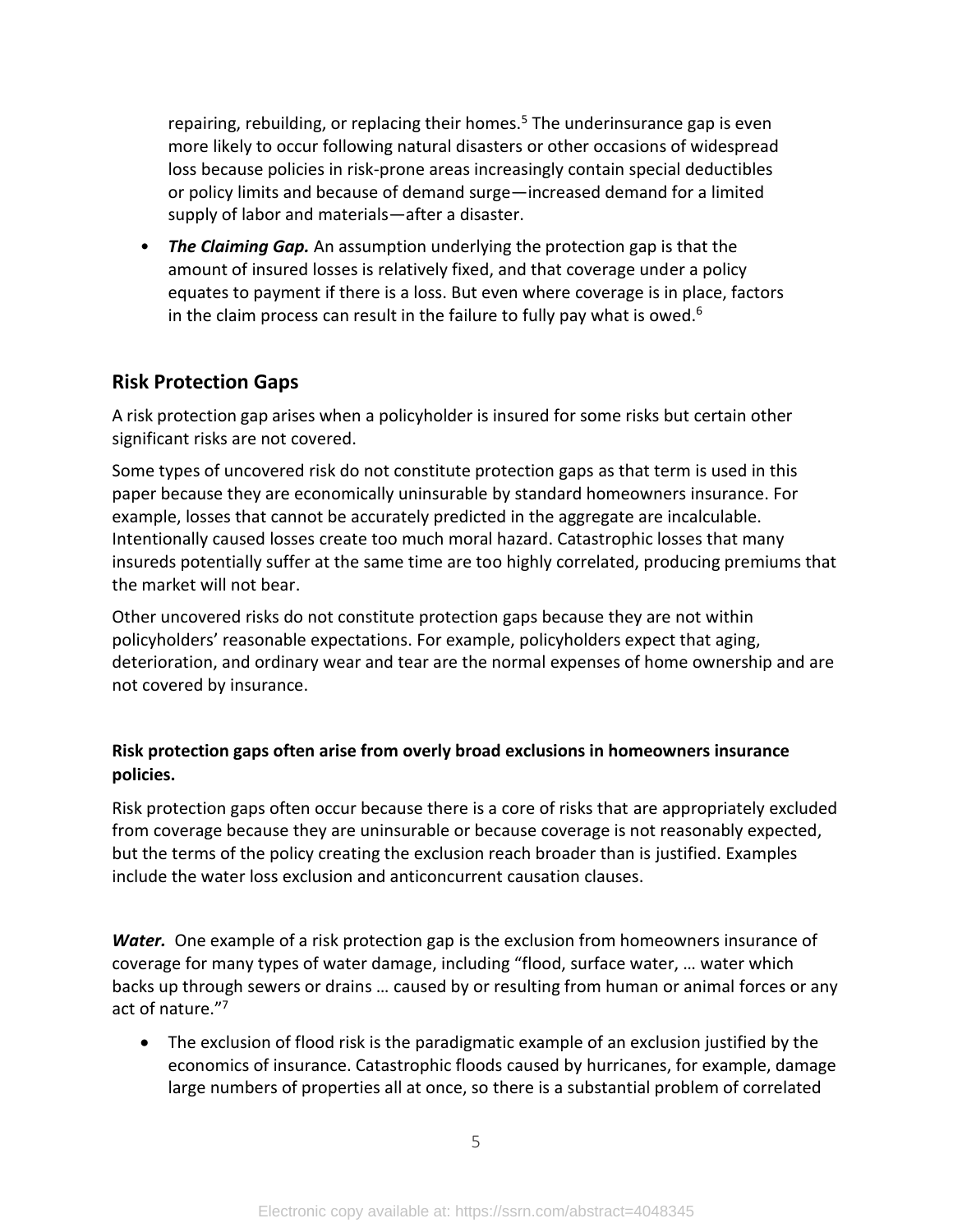risk. Correlated risk raises the price at which insurance can be sold to high and therefore unsaleable levels.

- A more mundane application of the exclusion for water loss is the exclusion of damage caused by "surface water." Assume heavy rain accumulates, causing a rush of water in the street that flows into a basement and causes major damage to a house. Or a water main breaks, flooding an entire block and causing similar damage. Under the standard homeowners policy, the damage is excluded as surface water, which ordinarily is defined as "water that is on the surface of the ground, generally derived from falling rain or melted snow, and that does not have a permanent existence, has no banks, and follows no defined course or channel.<sup>"8</sup> Policyholders' reasonable expectation is that this type of large, accidental loss would not be excluded as flood damage. It's much less of a correlated risk, because it most often is confined to a small area. There is no moral hazard and no adverse selection. Therefore, the exclusion constitutes a protection gap.
- Similarly, policies typically exclude losses caused by "wear and tear, … deterioration," and the like. A typical exception to the exclusion is for the "sudden and accidental escape of water or steam from a plumbing, heating or air conditioning system."<sup>9</sup> Thus, damage caused by a deteriorated pipe that bursts is covered. But under some policies, if a pipe within a ceiling leaks over time and eventually causes the ceiling to collapse, the loss is excluded because it is not "sudden." This exclusion reaches beyond the need to avoid moral hazard and violates the expectation for coverage for sudden manifestation of loss and so constitutes a risk protection gap. (More expansive policy language covers this risk where the leak is "accidental" but not necessarily "sudden" or where the policyholder could not reasonably have discovered the leak.<sup>10</sup>)

*Anticoncurrent causation clauses.* Broad versions of anticoncurrent causation clauses also create risk protection gaps. Anticoncurrent causation clauses are justified as excluding losses that are substantially caused by legitimately excluded risks and incidentally contributed to by covered risks. But a clause that excludes losses where an excluded risk contributes in any degree to the ultimate loss reaches beyond that justification. A typical clause bars coverage for a jointly caused loss if an excluded risk contributed at all, "directly or indirectly … regardless of any other cause or event contributing concurrently or in any sequence to the loss."<sup>11</sup> The breadth of this exclusion exceeds the economic needs of the insurer and violates policyholders' reasonable expectations. For those reasons, the ordinary rule of efficient proximate cause looks for a predominant cause, and some jurisdictions hold that anticoncurrent causation clauses that attempt to avoid that rule are void as against public policy.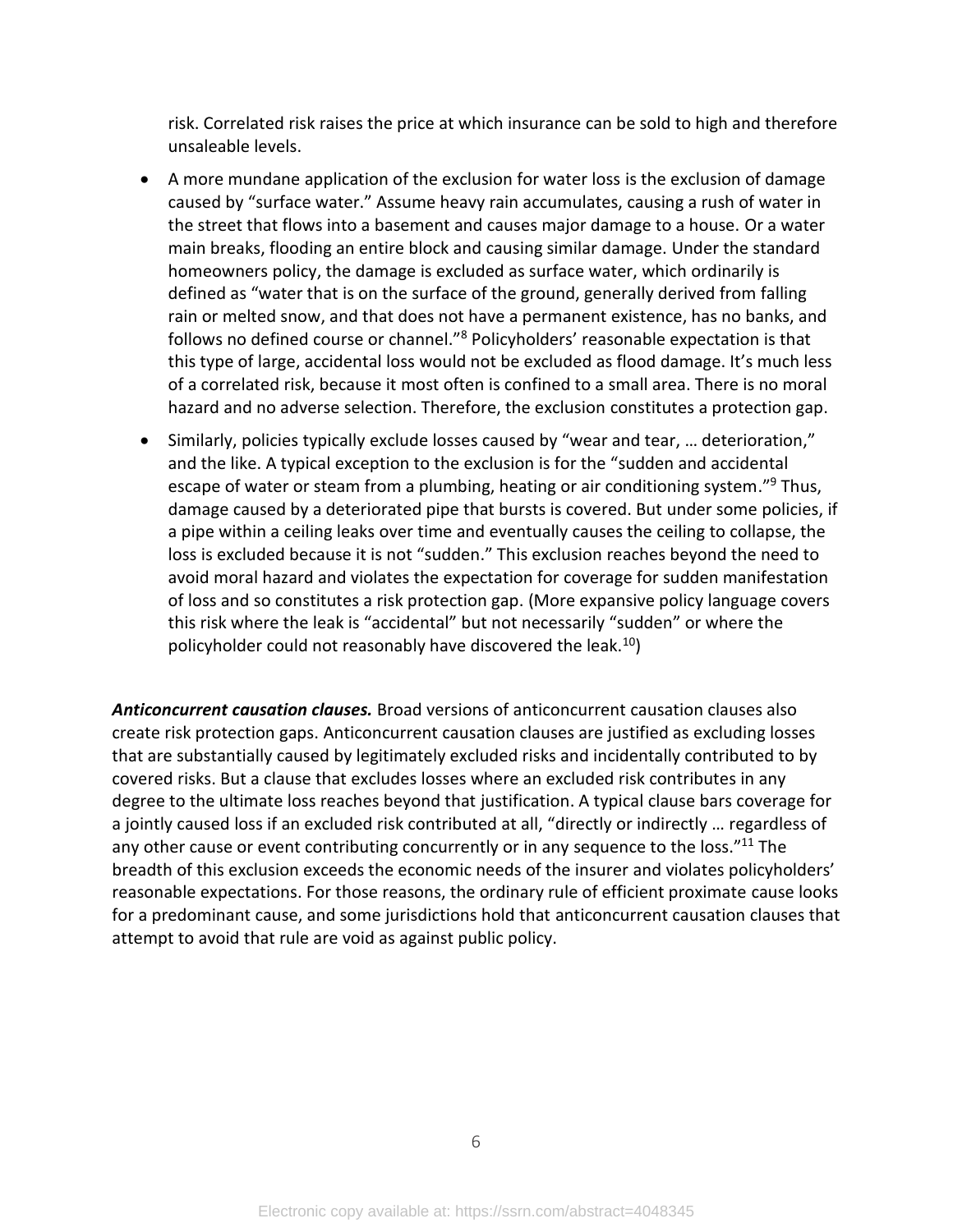# **Coverage Gaps**

Coverage gaps arise when a risk resulting in loss generally is covered, but coverage is subject to significant limitations. That is, limitations or restrictions in the insurance policy other than the complete exclusion of risks prevent full coverage for losses. Not every limitation or restriction on coverage presents a protection gap, of course; coverage must be economically feasible and reasonably expected by policyholders.

#### **Coverage gaps are increasingly common.**

Many homeowners insurance policies now contain coverage gaps. Some coverage gaps respond to particular issues; limitations on roof losses are particularly likely to be used in areas subject to hail or wind damage. Others are more generally used. Coverage gaps can be particularly problematic because they often occur through definitions, exclusions, exceptions to coverage, or other limitations that are not readily apparent to consumers.

*Roofs.* The decline in full coverage for roofs is a key example of a coverage gap. Under a traditional homeowners insurance policy such as the HO-3, the roof is not treated differently than any other component of a dwelling structure. If the roof is damaged by a covered cause of loss, the insurer pays to repair at replacement value. But many policies now limit the amount to be paid in loss settlement for roof damage caused by windstorm or hail or even in all cases of loss.

- Some policies cover roof surfacing at Actual Cash Value under what is otherwise a Replacement Cost policy.<sup>12</sup>
- Some policies limit loss settlement according to a Roof Surfacing Loss Percentage Table, so that, for example, the payment for a 15-year-old asphalt shingle roof is capped at 75 percent of replacement cost. $^{13}$
- Some policies exclude the cost of matching undamaged roof surfaces to newly repaired surfaces, causing the homeowner to incur extra expense to have a roof that is uniform in appearance.<sup>14</sup>

The justification for limitations on roof coverage—the argument that limitations do not present coverage gaps—is twofold.

- Full replacement cost coverage for an older roof violates the principle of indemnity, because the homeowner is in a better economic position after the replacement than before; a house with a new roof has a higher market value than a house with a fifteenyear-old roof.
- Replacement cost coverage is economically infeasible; in areas prone to windstorm or hail, the cost of replacing roofs often is a correlated loss or certainly one that is higher than insureds would bear.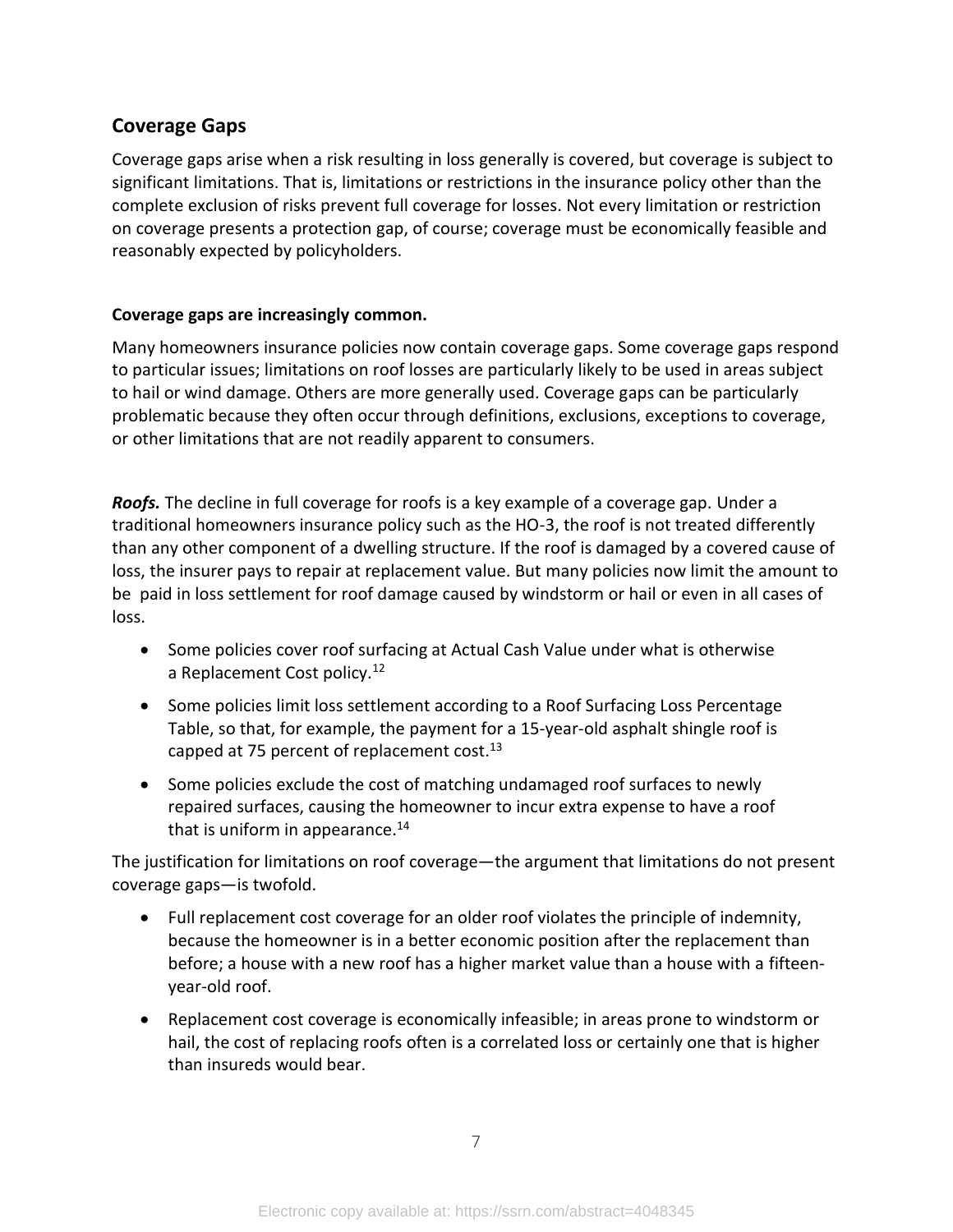The reality is different, so that these limitations result in coverage gaps, for three reasons.

- First, failure to provide full coverage violates policyholders' reasonable expectations that replacement cost coverage provides for complete repair or restoration of covered property, particularly for large losses. The purpose of replacement cost coverage is to prevent the shortfall in coverage which results under an actual cash value policy. Policyholders under replacement cost policies expect repair or replacement without additional expense beyond the deductible.
- Second, the justification for limitations on roof coverage relies on an economic conception of indemnity. So, for example, paying the actual cash value of an older roof leaves the insured in the same financial position before and after the loss. But policyholders' reasonable expectations embody a different conception of indemnity functional indemnity.<sup>15</sup> Residential property is commonly understood to be more than an economic asset, and the purpose of insurance is to return the insured to the same position as occupied before the loss—that is, with a functional roof of uniform appearance without additional expense. In this conception, payment of replacement cost validates rather than violates the indemnity principle.
- Third, roof losses generally are not economically uninsurable. Full replacement cost coverage dictates a higher premium than limited coverage, of course, but the premium differential is not so large as to price the coverage beyond the means of homeowners to bear. And when fully informed about the potential risk, most homeowners would opt for full coverage.

*Law and ordinance coverage.* A similar coverage gap is presented by limitations on payment for repairs dictated by the building code that are different than the original condition of the property, often called "law and ordinance" or "building code upgrade" coverage. Policies vary, with many providing the ability to use up to 10 percent of the dwelling limits to cover such costs; other policies cover the entire additional cost, or none at all. Once again, this is a conflict between economic indemnity and functional indemnity. The reasonable expectations of policyholders dictate that functional indemnity should be honored; the house should be restored without additional expense by the homeowner. To the extent that this results in increased costs to the insurer, that is an underwriting issue that may affect the premium but should not limit coverage.

# **The Causes of Protection Gaps**

Until relatively recently, most home insurers used standard forms developed by the Insurance Services Office (ISO) or similar entities. The forms and their widespread use shaped reasonable expectations of coverage; the HO-3 Special Form provided standard coverage, and the HO-5 Comprehensive Form provided broader coverage, for example.

Many insurers today use policy language that provides different and often less coverage than is provided in the standard ISO policies, including more limited grants of coverage, added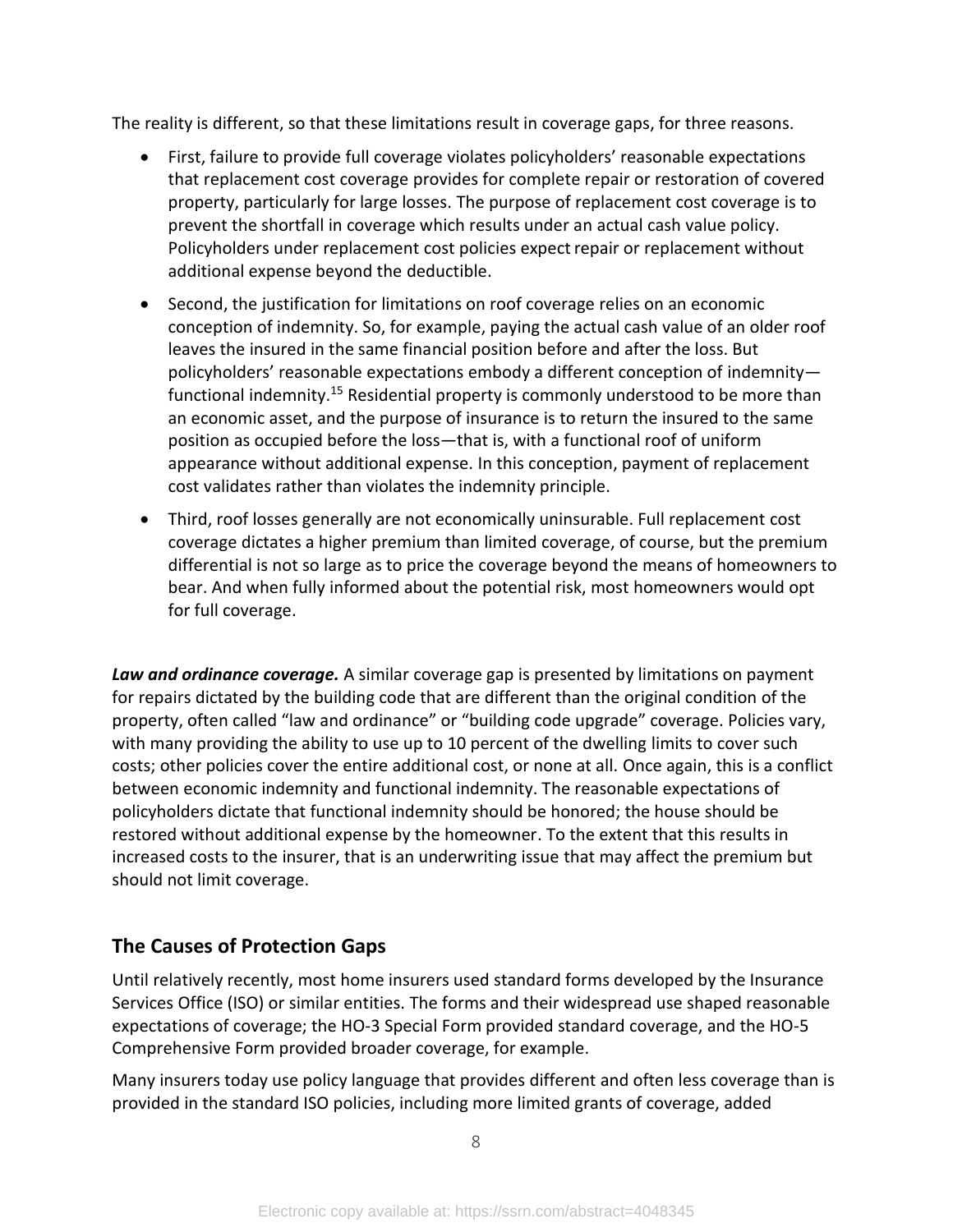exclusions, changed definitions, and limiting endorsements. These deviations result in protection gaps.

Moreover, even the standard ISO policies provide less robust coverage than they did previously.

The movement away from standardization, the narrowing of coverage, and the resulting protection gaps arise from two general factors:

- Homeowners insurance is bought and sold on the private market, so protection gaps arise when potential purchasers are unable or unwilling to buy available insurance that is adequate to their needs, or when imperfections in the market limit the optimal, effective distribution or purchase of such insurance.
- The insurance market is constituted and regulated by government. Protection gaps arise when government regulation fails to correct for market failures and to supplement the operation of the market.

Therefore, a focus on three market actors—insurers, intermediaries such as agents and brokers, and consumers—and on the government as regulator is useful in understanding the causes of protection gaps.

#### **Insurer-side causes**

*Market factors.* Key factors in the market for homeowners insurance contribute to insurers' choice of policy terms that cause protection gaps.

- A highly competitive market, with price as a key factor in consumers' choices among insurers and as to the extent of coverage.
- Increasing loss frequency and severity due to catastrophes, and uncertainty about such losses going forward, increasing the cost of insurance.
- High customer acquisition costs due to advertising expense and other factors.
- Because of the competitive market, price focus, and consumer inability or unwillingness to absorb information, the difficulty of recapturing the cost of providing information to consumers or of providing better terms.

*Underwriting factors.* The expense of detailed underwriting and the inability to capture its costs contribute to policy terms that produce protection gaps.

- Inability to engage in sufficiently detailed underwriting to properly assess risk, or at least to do so at a cost that produces an adequate return on investment. As a result, insurers may write overly broad exclusions.
- Inability altogether or at reasonable expense to control moral hazard or adverse selection through underwriting or otherwise.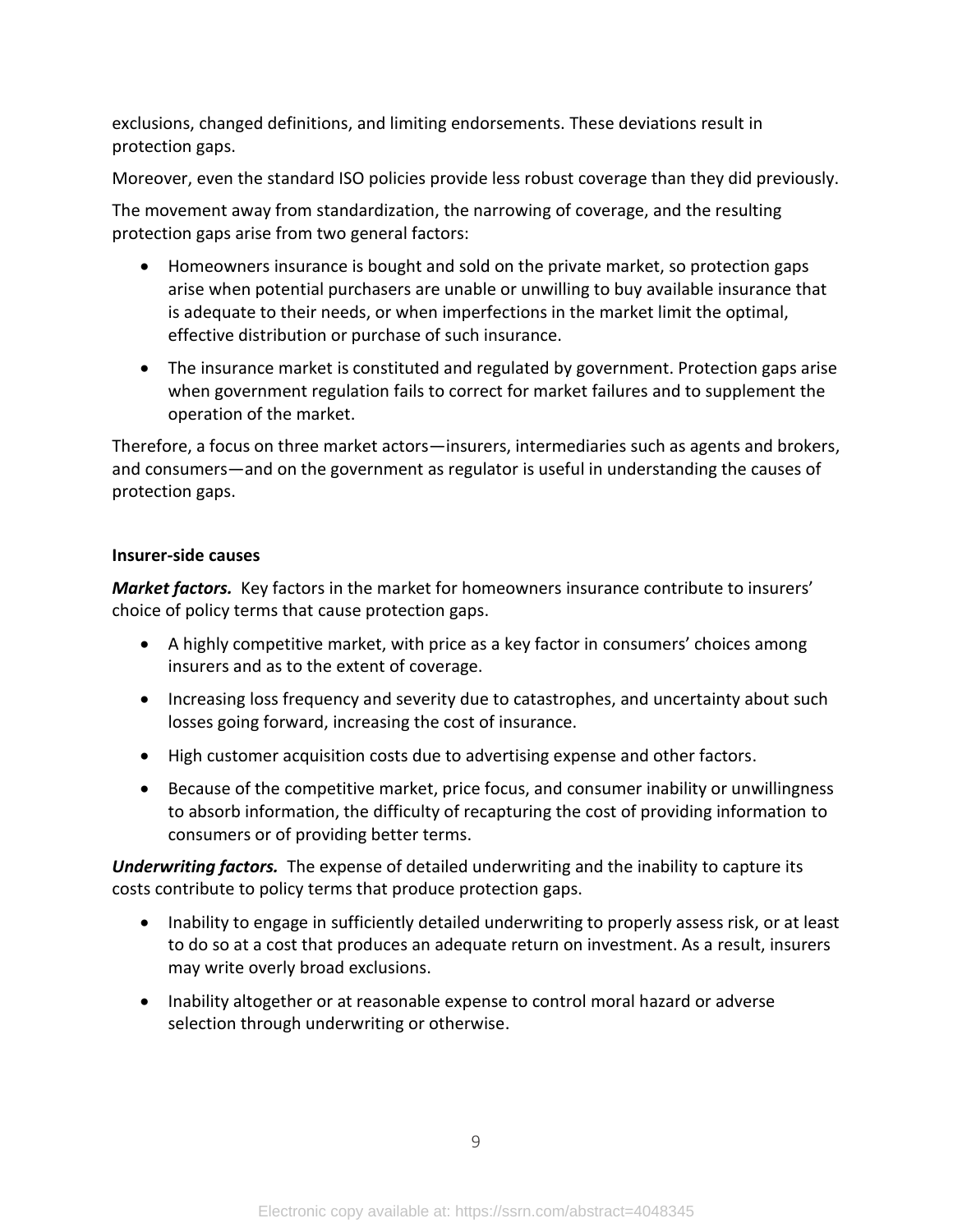*Opportunism.* The insurance relationship provides insurers the potential for opportunistic behavior that produces protection gaps.

• The market and underwriting factors are based on the assumption that insurers' objective is to provide the best coverage at a fair price, although they may be unable to do so because of market or cost factors. An alternative explanation is that sometimes insurers take advantage of buyers' limitations by narrowing coverage to reduce cost even if they could provide better coverage at a reasonable cost.

#### **Intermediary-side causes**

Intermediaries such as brokers, agents, and referral sources are in similar positions to insurers.

- Like insurers, intermediaries have incentives to keep prices low, and often they have difficulty in recapturing an investment in information and quality. Accordingly, they may sell or recommend coverage that contains protection gaps.
- This factor may be exacerbated by online comparison sites, which focus on price rather than quality.
- For some intermediaries, on the other hand, such as traditional independent agents, an investment in the relationship with a homeowner may be worthwhile, producing fewer protection gaps.

#### **Policyholder-side causes**

*Knowledge and behavioral factors.* Homeowners generally are poor consumers of homeowners insurance, so they purchase coverage with significant protection gaps.

- Homeowners often are insufficiently knowledgeable about the type and magnitude of potential risks and of coverage options.
- Homeowners often are unwilling or have limited ability to invest in search costs to improve their knowledge.
- Behavioral factors inhibit homeowners' ability to evaluate risks and coverage. For example, they often discount high risks in favor of risks that are smaller and less important but more salient.
- Many homeowners exhibit status quo inertia, failing to reconsider coverage on renewal.

*Economic factors.* For many homeowners, limited income and wealth and individual utility curves limit the ability to buy better coverage, producing protection gaps.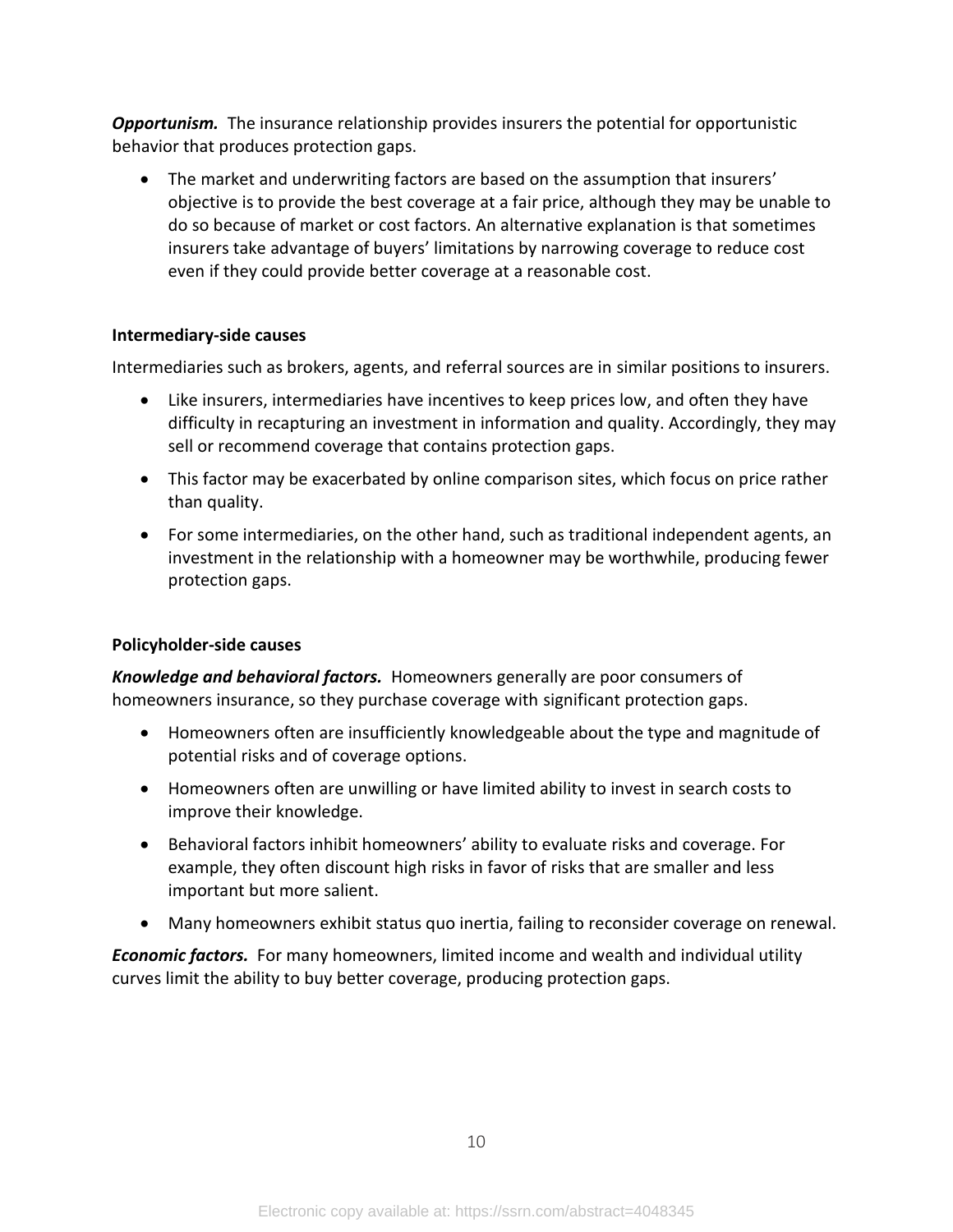#### **Regulator-side causes**

Regulators have made efforts to improve and supplement the market for homeowners insurance, but with limited success.

- Regulators routinely publish information for consumers and require and regulate insurers' disclosures, such as requiring plain-language policies and information sheets, but the resulting disclosures often are not accessible and meaningful to many homeowners.
- Only a few state regulators provide access to actual policy language that would enable analysis by consumers or, more likely, by intermediaries who would make important coverage differences among policies more accessible to consumers.
- For broader market failures that create coverage gaps, regulators often fail to engage in market-correcting activities such as detailed review of policy terms, mandating minimum terms, and more vigorous market conduct regulation.

# **The Cures for Protection Gaps**

The causes of protection gaps suggest their cures. The market for insurance needs to be improved, both by market actors and by regulators who can correct for market failures, and the market needs to be supplemented when it otherwise would fail to provide insurance that meets the reasonable expectations of policyholders.

#### **Improving the market**

Consumer behavior in purchasing homeowners is not going to improve by itself; homeowners are not likely to become materially better insurance consumers on their own. Therefore, improving the market for homeowners insurance depends initially on changes by insurers and intermediaries and then, to the extent those changes are insufficient, by regulatory actions and mandates.

Market solutions to protection gaps by insurers and intermediaries range from extending actions that already are in place to much more ambitious measures. Some of these solutions involve improving the coverage provided by policies; other solutions address improving the market so consumers are better able to choose policies that avoid protection gaps. Some of the more ambitious proposals noted below are as much insights about the direction reforms could take as they are concrete proposals.

*Improving consumer information.* Markets depend on good information, but information about coverage seldom has been presented to consumers in ways that enable them to make good choices about coverage.

• Traditional solutions include providing better information through advertising, agent behavior, information resources such as websites or brochures provided by insurers, intermediaries, and regulators, and better drafting of policies.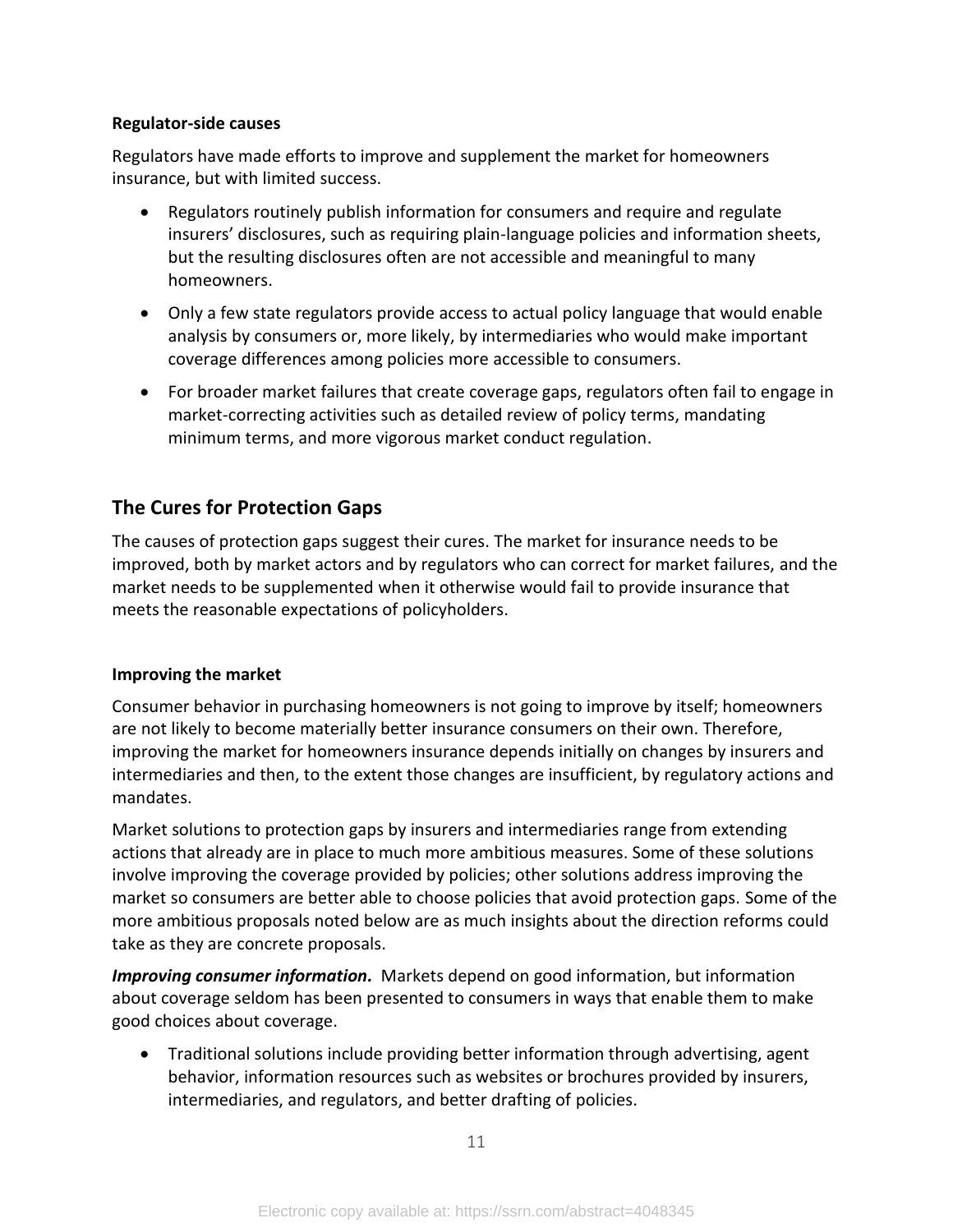- Web-based and smartphone technology can provide more accessible information and more informed decision structures.
- Web-based intermediaries in particular can provide information on policy quality and protection gaps. Websites that function as referral sites or MGAs, because of their profit motivation, provide limited information that is not necessarily neutral. Unbiased information is provided in a few states through regulators' policy comparison tools. Unbiased consumer information sites could provide better, more accessible information, although they would need to achieve sufficient market penetration to have an impact.

Traditional attempts to improve information and require disclosure have had limited effect, although more efforts and new technology may be modestly more effective. A key limitation is that information-based solutions spill into the problems of a price-dominated market and recapturing the value of investments in information. Accordingly, substantially improving consumer information requires action by regulators in providing or mandating disclosure, such as the following steps:

- Emulate the Affordable Care Act's Summary of Benefits and Coverage by identifying important terms and terms likely to produce protection gaps and requiring simplified disclosure of those terms for every policy.<sup>16</sup>
- Going one step further, in addition to requiring accessible disclosure of terms, include the economic effect of those terms (for example, average frequency and severity of losses per category, the average total loss cost relative to different terms, or the effect of terms on homeowners with different loss profiles). $17$
- Use the current HO-3 or other form as a standard and require insurers to disclose in a specified format the ways in which coverage under the policy being offered materially differs from the standard.<sup>18</sup>

*Mandating terms.* Regulators often have mandated coverage terms. One set of issues in mandating terms involves particularity versus generality and changes over time; mandates need to be responsive to changing circumstances, which may be problematic with particularized mandates, but generalized mandates may be less effective. Mandates also need to be sensitive to economic realities; mandating broad coverage that is priced beyond the means of typical homeowners is not an effective strategy.

- Identify individual terms that produce protection gaps and mandate terms that cure the gaps, or at least mandate the offer of terms that do so, perhaps as a default. Essential Protections for Policyholders provides examples.<sup>19</sup>
- Following the example of the New York Standard Fire Insurance Policy, mandate minimum standards of coverage across the board, rather than focusing on individual protection gaps.<sup>20</sup>

*Extending or reformulating homeowners insurance.* The discussion so far has assumed that homeowners insurance will be offered in the same structure as it is now, with broader coverage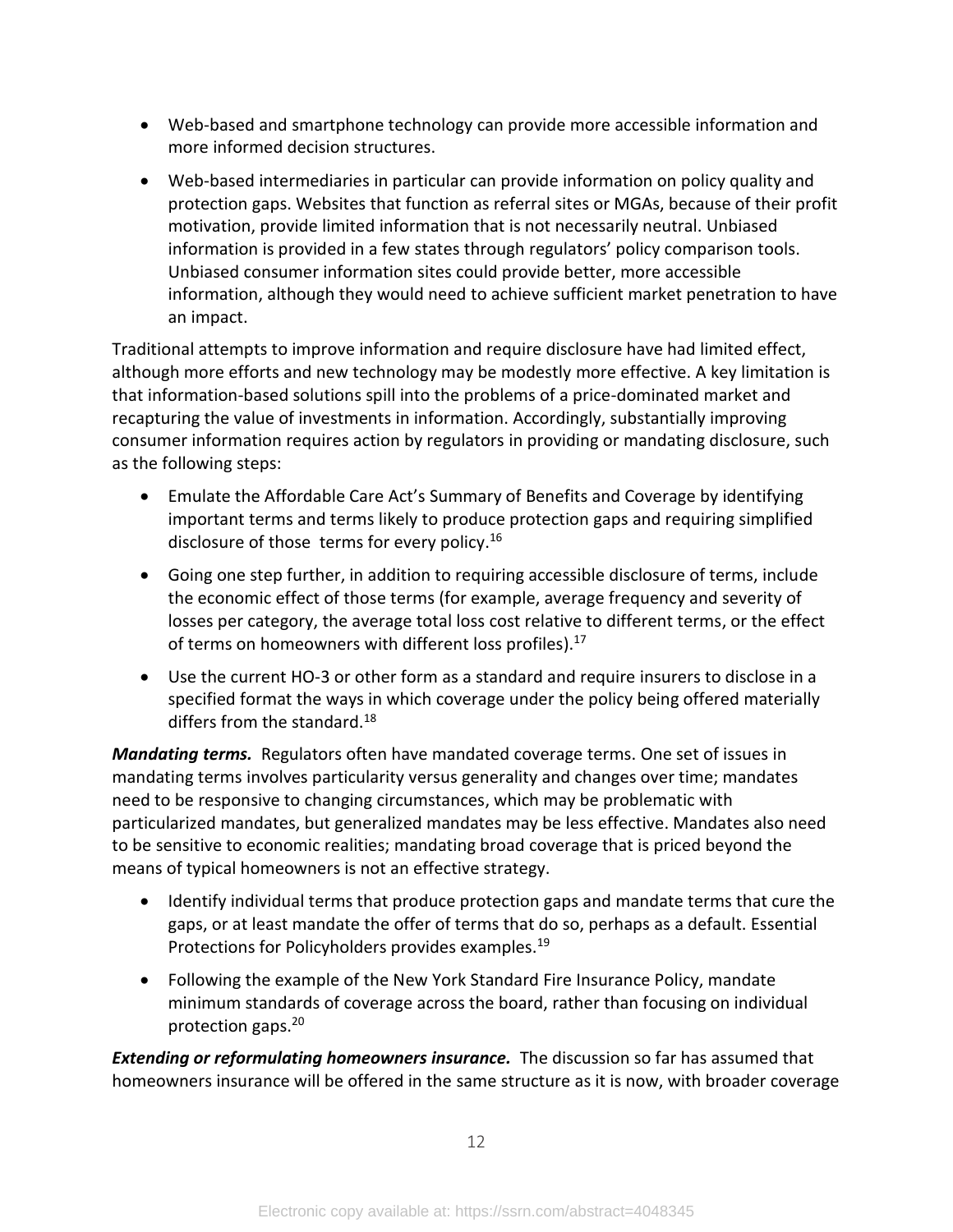to cure protection gaps. Some insurers and academics have offered solutions that involve providing insurance in different ways.

- *Insurance plus.* Some traditional insurers and insurtech firms have become more aggressive in providing risk reduction and mitigation services and other services alongside indemnity insurance. Examples include free, discounted, or subsidized water metering devices, digital monitoring, home inspection, and wildfire risk mitigation. These may have value in themselves, but they also may link to curing protection gaps. For example, a water use and leak monitoring system reduces the risk of water losses and increases the possibility that the protection gap for some water leaks will be removed from the policy.
- *Short-form policy.* Berkshire Hathaway recently has begun offering and heavily promoting Three—a three-page business insurance policy.<sup>21</sup> The marketing appeal of Three is that the policy is easy to understand and still provides broad coverage (although there is debate about how well it compares to traditional policies.) A simplified version of the homeowners policy would be more understandable; it either could provide broader coverage than at present or could at least make clear the limitations of the policy and the options for additional endorsements, which could improve consumer choice.
- *Disaggregating coverage.* The most important protection provided by homeowners insurance policies is against large financial losses, yet policies cover many other types of losses and consumers have limited ability and resources to choose among the details of coverage. One concept is to disaggregate coverage into two policies. The basic policy would cover large losses, defined by type and severity. The additional policy would cover smaller losses, present more choices, and at the extreme could resemble a home warranty. Disaggregating coverage would encourage homeowners to close the most significant protection gaps by purchasing the basic policy and, only if their economic circumstances and risk profile permitted, purchase the additional policy.<sup>22</sup>

*Judicial intervention.* Courts are regulators, too, with a limited but occasional role in curing protection gaps. For all the familiar reasons, interpretation of policy language is an uncertain strategy. If a key role of courts in the enforcement and interpretation of homeowners insurance policies—as with any contract—is to protect the reasonable expectations of the parties, they could focus more on the need to prevent protection gaps. An example is determining that anticoncurrent causation clauses are void as against public policy.

# **Conclusion**

The concept of a protection gap has become widespread in discussions about insurance. Addressing gaps and improving insurance requires clarity—clarity about what is a protection gap, where protection gaps occur, and what are the causes and cures of protection gaps. This paper frames the discussion of those issues.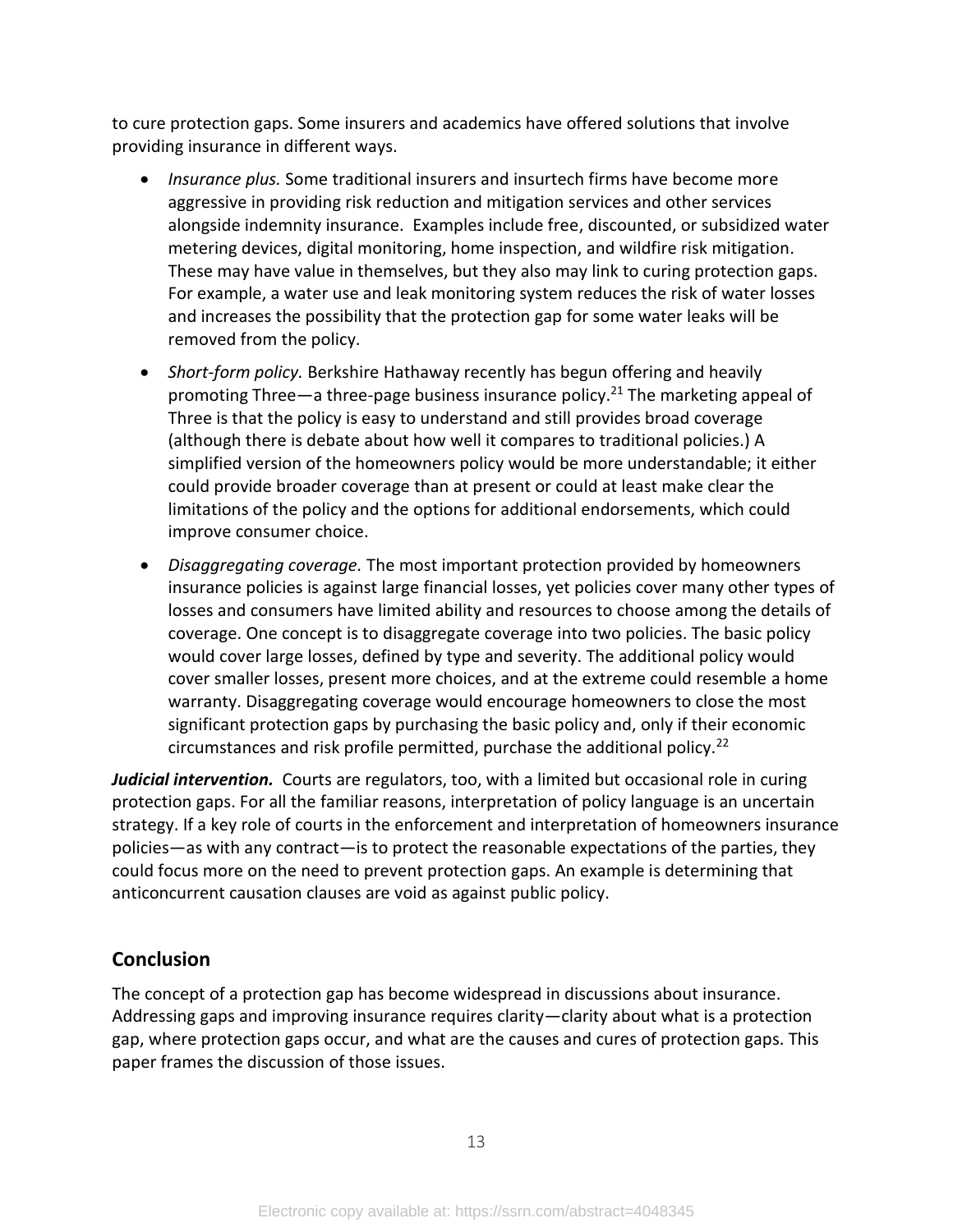The discussion about protection gaps may fundamentally reshape debates about homeowners insurance and the positions of participants in those debates. Often discussion of insurance issues results in predictable positions—consumer advocates versus insurance companies, insurer-side coverage lawyers versus policyholder-side lawyers, and so on. A common thread in the protection gap discussion is that insurance consumers need to be better informed about their insurance and better covered by their insurance. If they are better informed about better products, they will buy more insurance and better insurance, with "more" and "better" likely coming at higher prices. In that way, the interests of policyholders and insurers converge for the greater social good.